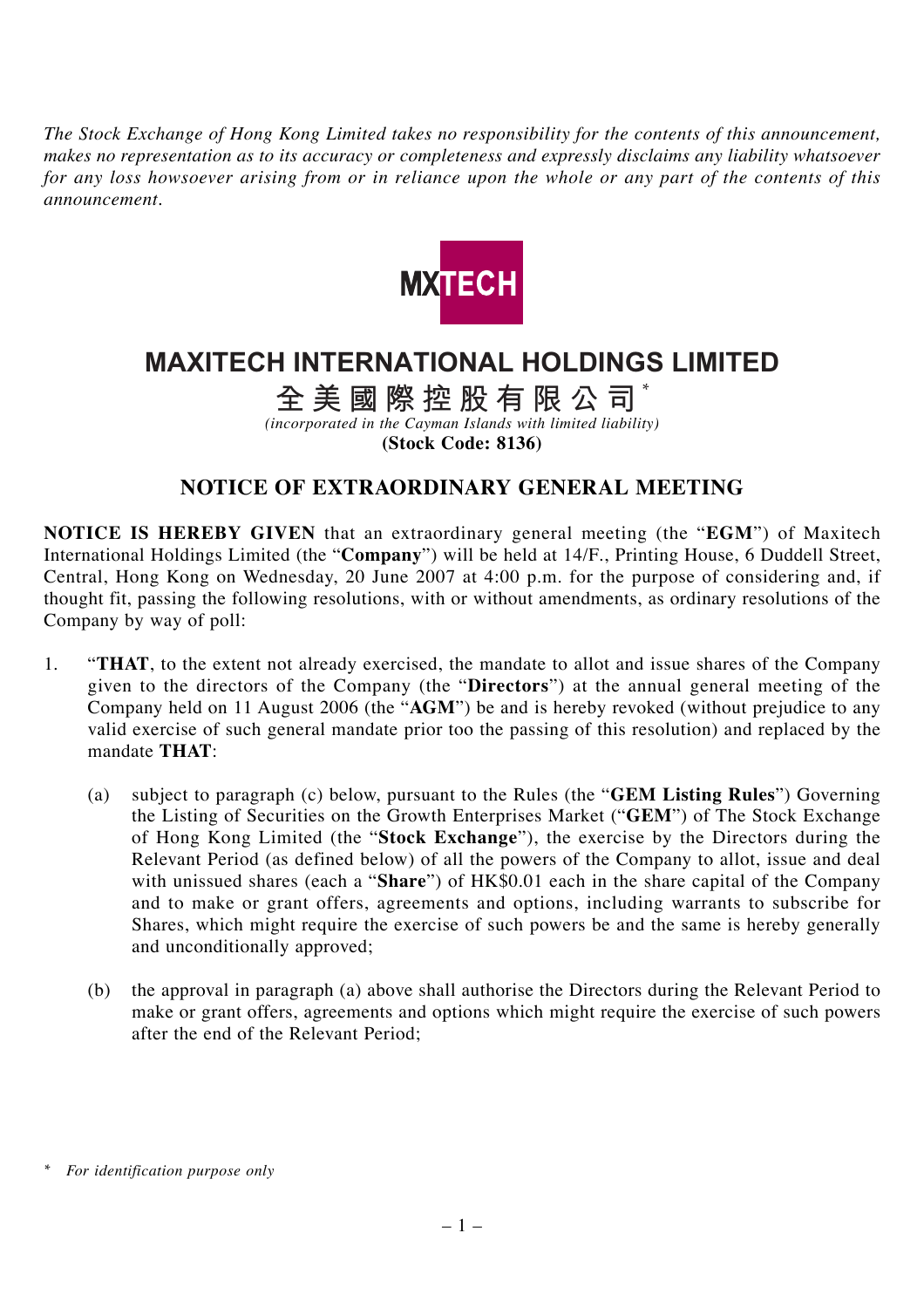- (c) the aggregate nominal amount of share capital allotted or agreed conditionally or unconditionally to be allotted (whether pursuant to options or otherwise), issued or dealt with by the Directors pursuant to the approval in paragraph (a) above, otherwise than pursuant to (i) a Rights Issue (as defined below); or (ii) the exercise of any options granted under the share option scheme of the Company; or (iii) any scrip dividend or similar arrangements providing for the allotment and issue of Shares in lieu of the whole or part of a dividend on Shares in accordance with the articles of association of the Company in force from time to time; or (iv) any issue of Shares upon the exercise of rights of subscription or conversion under the terms of any warrants of the Company or any securities which are convertible into Shares, shall not exceed the aggregate of:
	- (aa) 20 per cent. of the aggregate nominal amount of the share capital of the Company in issue on the date of the passing of this resolution; and
	- (bb) (provided that resolution no. 2 is passed) the nominal amount of any share capital of the Company repurchased by the Company pursuant to the general mandate to repurchase Shares granted to the Directors at the AGM (up to a maximum equivalent to 10 per cent. of the aggregate nominal amount of the share capital of the Company in issue as at the date of the passing of such resolution),

and the authority pursuant to paragraph (a) of this resolution shall be limited accordingly; and

(d) for the purposes of this resolution:

"**Relevant Period**" means the period from the date of the passing of this resolution until whichever is the earliest of:

- (i) the conclusion of the next annual general meeting of the Company;
- (ii) the expiration of the period within which the next annual general meeting of the Company is required by the memorandum and articles of association of the Company or any other applicable laws of the Cayman Islands to be held; and
- (iii) the passing of an ordinary resolution by the shareholders of the Company in general meeting revoking or varying the authority given to the Directors by this resolution;

"**Rights Issue**" means an offer of Shares, or offer or issue of warrants, options or other securities giving rights to subscribe for Shares open for a period fixed by the Directors to holders of Shares on the register on a fixed record date in proportion to their then holdings of Shares (subject to such exclusion or other arrangements as the Directors may deem necessary or expedient in relation to fractional entitlements, or having regard to any restrictions or obligations under the laws of, or the requirements of, or the expense or delay which may be involved in determining the existence or extent of any restrictions or obligations under the laws of, or the requirements of, any jurisdiction outside Hong Kong or any recognised regulatory body or any stock exchange outside Hong Kong)."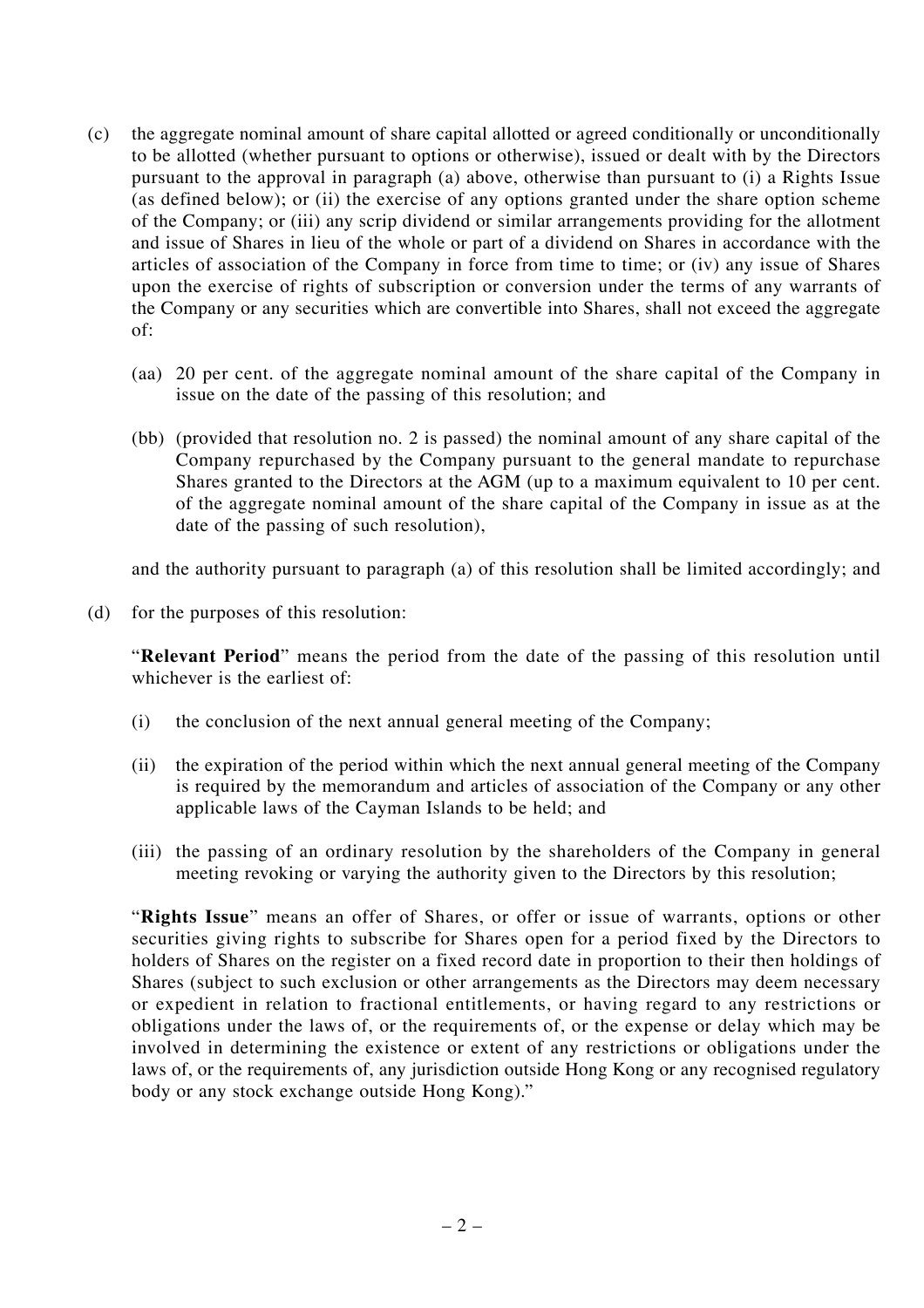2. "**THAT** conditional upon the passing of resolution no. 1 above, the mandate granted to the Directors to exercise the powers of the Company to allot, issue and deal with the unissued Shares pursuant to resolution no. 1 above be and is hereby extended by the addition thereon of an amount representing the aggregate nominal amount of the Shares which are repurchased by the Company pursuant to and in accordance with the general mandate to repurchase Shares granted to the Directors at the AGM, provided that such additional amount shall not exceed 10 per cent. of the aggregate nominal amount of the share capital of the Company in issue as at the date of the passing of such resolution."

> By order of the Board **Maxitech International Holdings Limited Pong Wai San, Wilson** *Chairman*

Hong Kong, 4 June 2007

P.O. Box 2681 Nanyang Plaza Grand Cayman KY1-1111 57 Hung To Road Cayman Islands Kwun Tong, Kowloon

*Registered Office: Head office and principal place* Cricket Square *of business in Hong Kong:*<br>
Hutchins Drive **Room 806B** 8th Floor Room 806B, 8th Floor Hong Kong

*Notes:*

- 1. Subject to the provisions of the articles of association of the Company, any member of the Company entitled to attend and vote at the EGM shall be entitled to appoint another person as his/her/its proxy to attend and vote instead of him/ her/it. A member who is the holder of two or more Shares may appoint more than one proxy to represent and vote on his/her/its behalf at the EGM. If more than one proxy is so appointed, the appointment shall specify the number of Shares in respect of which each such proxy is so appointed. A proxy need not be a member of the Company but must be present in person at the EGM to represent the member. On a poll, votes may be given either personally or by proxy.
- 2. A form of proxy for use at the EGM is enclosed with the circular of the Company dated 4 June 2007. Such form of proxy is also published on the website of GEM at *www.hkgem.com*. In order to be valid, the form of proxy must be duly completed and signed in accordance with the instructions printed thereon and returned, together with the power of attorney or other authority (if any) under which it is signed (or a copy which has been certified by a notary) to the Hong Kong branch share registrar and transfer office of the Company, Tengis Limited, at 26th Floor, Tesbury Centre, 28 Queen's Road East, Wanchai, Hong Kong as soon as possible but in any event not less than 48 hours before the time appointed for the holding of the EGM or any adjourned meeting.
- 3. In the case of joint holders of Shares, any one of such holders may vote at the EGM, either personally or by proxy, in respect of such Share as if he/she/it was solely entitled thereto, but if more than one of such joint holders are present at the EGM personally or by proxy, that one of the said persons so present whose name stands first on the register of members of the Company in respect of such Shares shall alone be entitled to vote in respect thereof.
- 4. Completion and return of the form of proxy shall not preclude a member of the Company from attending and voting in person at the EGM and in such event, the form of proxy shall be deemed to be revoked.
- 5. Pursuant to the GEM Listing Rules, the voting on ordinary resolutions at the EGM will be conducted by way of poll.